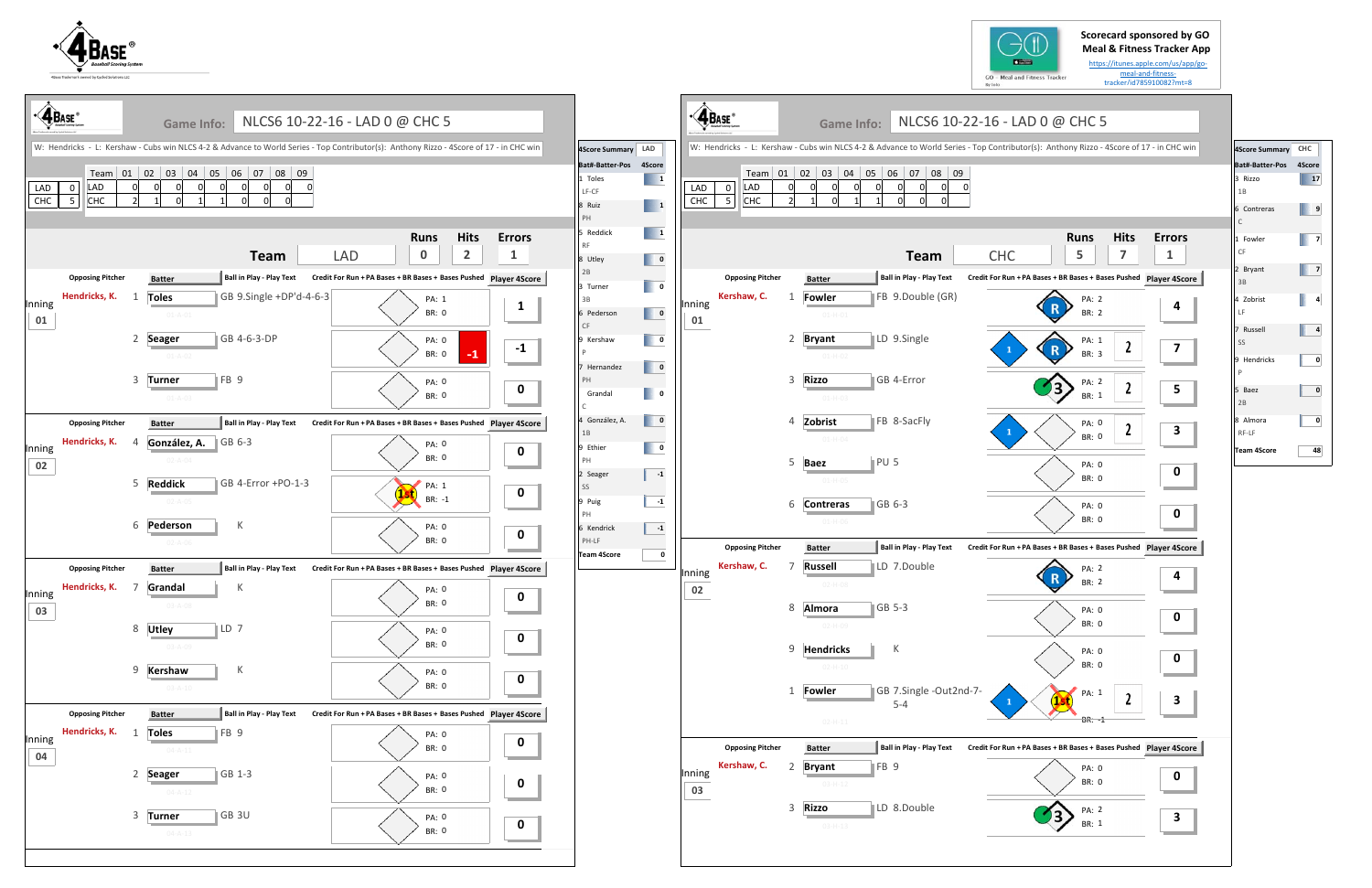

|              |                                       | 4 | LD 8 ProdOut<br>Zobrist                                         | PA: 0                                                         |   |
|--------------|---------------------------------------|---|-----------------------------------------------------------------|---------------------------------------------------------------|---|
|              |                                       |   | $03 - H - 14$                                                   | 1<br><b>BR: 0</b>                                             | 1 |
|              |                                       | 5 | К<br><b>Baez</b>                                                | PA: 0                                                         | 0 |
|              |                                       |   | $03 - H - 15$                                                   | <b>BR: 0</b>                                                  |   |
|              | <b>Opposing Pitcher</b>               |   | <b>Ball in Play - Play Text</b><br><b>Batter</b>                | Credit For Run + PA Bases + BR Bases + Bases Pushed Player 4S |   |
| Inning       | Kershaw, C.                           | 6 | FB .HomeRun<br><b>Contreras</b><br>$04 - H - 16$                | PA: 4<br>4<br>1<br><b>BR: 0</b>                               | 9 |
| 04           |                                       | 7 | PU <sub>3</sub><br><b>Russell</b>                               | PA: 0                                                         |   |
|              |                                       |   | $04 - H - 17$                                                   | <b>BR: 0</b>                                                  | 0 |
|              |                                       | 8 | GB 6-3<br>Almora                                                | PA: 0                                                         | 0 |
|              |                                       |   | $04 - H - 18$                                                   | <b>BR: 0</b>                                                  |   |
|              |                                       | 9 | GB 5-3<br><b>Hendricks</b><br>$04 - H - 19$                     | PA: 0<br><b>BR: 0</b>                                         | 0 |
|              | <b>Opposing Pitcher</b>               |   | <b>Ball in Play - Play Text</b><br><b>Batter</b>                | Credit For Run + PA Bases + BR Bases + Bases Pushed Player 4S |   |
| Inning       | Kershaw, C.                           | 1 | К<br><b>Fowler</b>                                              | PA: 0                                                         | 0 |
| 05           |                                       |   | $05-H-20$                                                       | <b>BR: 0</b>                                                  |   |
|              |                                       | 2 | LD 6<br><b>Bryant</b><br>$05-H-21$                              | PA: 0<br><b>BR: 0</b>                                         | 0 |
|              |                                       | 3 | FB .HomeRun R-CF<br><b>Rizzo</b>                                | PA: 4                                                         |   |
|              |                                       |   | $05-H-22$                                                       | 4<br>$\mathbf{1}$<br><b>BR: 0</b>                             | 9 |
|              |                                       | 4 | К<br>Zobrist                                                    | PA: 0                                                         | 0 |
|              |                                       |   | 05-H-23                                                         | <b>BR: 0</b>                                                  |   |
|              | <b>Opposing Pitcher</b>               |   | Ball in Play - Play Text<br><b>Batter</b>                       | Credit For Run + PA Bases + BR Bases + Bases Pushed Player 4S |   |
| Inning<br>06 | Jansen, K.                            | 5 | GB 6-3<br>Baez<br>$06 - H - 24$                                 | PA: 0<br><b>BR: 0</b>                                         | 0 |
|              |                                       | 6 | FB <sub>7</sub><br><b>Contreras</b>                             | PA: 0                                                         |   |
|              |                                       |   | $06-H-25$                                                       | BR: 0                                                         | 0 |
|              |                                       | 7 | К<br><b>Russell</b>                                             | PA: 0                                                         | 0 |
|              |                                       |   | $06-H-26$                                                       | BR: 0                                                         |   |
|              | <b>Opposing Pitcher</b><br>Jansen, K. | 8 | <b>Ball in Play - Play Text</b><br><b>Batter</b><br>К<br>Almora | Credit For Run + PA Bases + BR Bases + Bases Pushed Player 4S |   |
| Inning<br>07 |                                       |   | $07 - H - 27$                                                   | PA: 0<br>BR: 0                                                | 0 |
|              |                                       | 9 | <b>Hendricks</b><br>FB <sub>9</sub>                             | PA: 0                                                         | 0 |
|              |                                       |   | 07-H-28                                                         | <b>BR: 0</b>                                                  |   |
|              |                                       | 1 | К<br><b>Fowler</b><br>07-H-29                                   | PA: 0<br><b>BR: 0</b>                                         | 0 |
|              | <b>Opposing Pitcher</b>               |   | <b>Ball in Play - Play Text</b><br><b>Batter</b>                | Credit For Run + PA Bases + BR Bases + Bases Pushed Player 4S |   |
|              | Jansen, K.                            |   | К                                                               |                                                               |   |
| Inning       |                                       | 2 | <b>Bryant</b>                                                   | PA: 0<br><b>BR: 0</b>                                         | 0 |

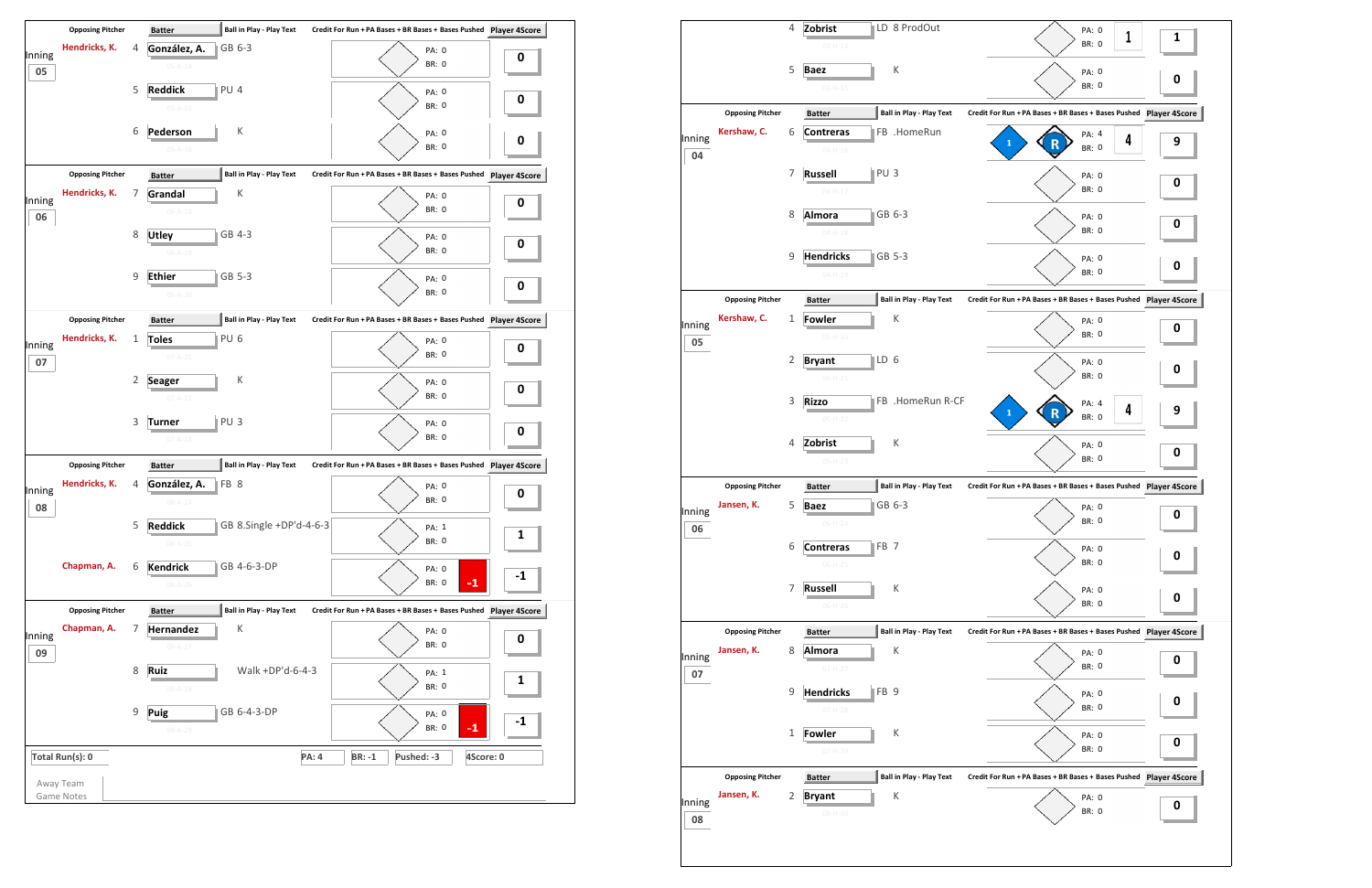

|                         | 3 | <b>Rizzo</b><br>$08 - H - 31$ | LD 8   |               |              | PA:<br>BR: |
|-------------------------|---|-------------------------------|--------|---------------|--------------|------------|
|                         | 4 | Zobrist<br>$08 - H - 32$      | GB 5-3 |               |              | PA:<br>BR: |
| Total Run(s): 5         |   |                               |        | <b>PA: 18</b> | <b>BR: 8</b> | Pushed: 1  |
| Home Team<br>Game Notes |   |                               |        |               |              |            |

|                |                             |        | Game Info:                                                                                                                              |              | NLCS6 10-22-16 - LAD 0 @ CHC 5                                       |            |           |                      |
|----------------|-----------------------------|--------|-----------------------------------------------------------------------------------------------------------------------------------------|--------------|----------------------------------------------------------------------|------------|-----------|----------------------|
|                |                             |        | W: Hendricks - L: Kershaw - Cubs win NLCS 4-2 & Advance to World Series - Top Contributor(s): Anthony Rizzo - 4Score of 17 - in CHC win |              |                                                                      |            |           |                      |
| <b>Team</b>    | <b>LAD</b>                  |        | Total Run(s): 0                                                                                                                         | <b>PA: 4</b> | $BR: -1$                                                             | Pushed: -3 | 4Score: 0 |                      |
| Bat Ord #      | <b>Batter</b>               | Inning | <b>Play Text</b>                                                                                                                        |              | Credit For Run + PA Bases + BR Bases + Bases Pushed Player 4Score    |            |           |                      |
| 1              | <b>Toles</b><br>LF-CF       | 01     | GB / 9.Single +DP'd-4-6-3                                                                                                               |              | 1                                                                    | 0          |           | 1                    |
|                |                             | 04     | FB / 9                                                                                                                                  |              | 0                                                                    | 0          |           | 0                    |
|                |                             | 07     | PU/6                                                                                                                                    |              | 0                                                                    | 0          |           | 0                    |
| Bat Ord #      | <b>Batter</b>               | Inning | <b>Play Text</b>                                                                                                                        |              | Credit For Run + PA Bases + BR Bases + Bases Pushed Player 4Score    |            |           |                      |
| $\overline{2}$ | <b>Seager</b><br>SS         | 01     | GB / 4-6-3-DP                                                                                                                           |              | 0                                                                    | 0          | $-1$      | -1                   |
|                |                             | 04     | GB / 1-3                                                                                                                                |              | 0                                                                    | 0          |           | 0                    |
|                |                             | 07     | / $K$                                                                                                                                   |              | 0                                                                    | 0          |           | 0                    |
| Bat Ord #      | <b>Batter</b>               | Inning | <b>Play Text</b>                                                                                                                        |              | Credit For Run + PA Bases + BR Bases + Bases Pushed    Player 4Score |            |           |                      |
| 3              | <b>Turner</b><br>3B         | 01     | FB/9                                                                                                                                    |              | 0                                                                    | 0          |           | 0                    |
|                |                             | 04     | GB / 3U                                                                                                                                 |              | 0                                                                    | 0          |           | 0                    |
|                |                             | 07     | PU/3                                                                                                                                    |              | 0                                                                    | 0          |           | 0                    |
| Bat Ord #      | <b>Batter</b>               | Inning | <b>Play Text</b>                                                                                                                        |              | Credit For Run + PA Bases + BR Bases + Bases Pushed Player 4Score    |            |           |                      |
| 4              | González, A.<br>1B          | 02     | GB / 6-3                                                                                                                                |              | 0                                                                    | 0          |           | 0                    |
|                |                             | 05     | $GB/6-3$                                                                                                                                |              | 0                                                                    | 0          |           | 0                    |
|                |                             | 08     | FB/8                                                                                                                                    |              | 0                                                                    | 0          |           | 0                    |
| Bat Ord #      | <b>Batter</b>               | Inning | <b>Play Text</b>                                                                                                                        |              | Credit For Run + PA Bases + BR Bases + Bases Pushed                  |            |           | <b>Player 4Score</b> |
| 5              | <b>Reddick</b><br><b>RF</b> | 02     | GB / 4-Error +PO-1-3                                                                                                                    |              | $\mathbf{1}$                                                         | $-1$       |           | 0                    |
|                |                             |        |                                                                                                                                         |              |                                                                      |            |           |                      |

|                    |               |        | NLCS6 10-22-16 - LAD 0 @ CHC 5<br><b>Game Info:</b><br>W: Hendricks - L: Kershaw - Cubs win NLCS 4-2 & Advance to World Series - Top Contributor(s): Anthony Rizzo - 4Score of 17 - in CHC win |               |                |                                                                      |            |   |
|--------------------|---------------|--------|------------------------------------------------------------------------------------------------------------------------------------------------------------------------------------------------|---------------|----------------|----------------------------------------------------------------------|------------|---|
| <b>Team</b>        | <b>CHC</b>    |        | Total Run(s): 5                                                                                                                                                                                | <b>PA: 18</b> | <b>BR: 8</b>   | Pushed: 17                                                           | 4Score: 48 |   |
| Bat Ord #          | <b>Batter</b> | Inning | <b>Play Text</b>                                                                                                                                                                               |               |                | Credit For Run + PA Bases + BR Bases + Bases Pushed    Player 4Score |            |   |
| <b>Fowler</b><br>1 |               | 01     | FB / 9.Double (GR)                                                                                                                                                                             |               | $\overline{2}$ | $\overline{2}$                                                       |            | 4 |
|                    | CF            | 02     | GB / 7.Single -Out2nd-7-5-4                                                                                                                                                                    |               | 1              | $-1$                                                                 | 2          | з |
|                    |               | 05     | / K                                                                                                                                                                                            |               | $\mathbf 0$    | 0                                                                    |            | 0 |
|                    |               | 07     | $/$ K                                                                                                                                                                                          |               | 0              | 0                                                                    |            | 0 |
| Bat Ord #          | <b>Batter</b> | Inning | <b>Play Text</b>                                                                                                                                                                               |               |                | Credit For Run + PA Bases + BR Bases + Bases Pushed Player 4Score    |            |   |
| <b>Bryant</b><br>2 | 3B            | 01     | LD / 9.Single                                                                                                                                                                                  |               | 1              | 3                                                                    | 2          | 7 |
|                    |               | 03     | FB/9                                                                                                                                                                                           |               | 0              | 0                                                                    |            | 0 |
|                    |               | 05     | LD/6                                                                                                                                                                                           |               | 0              | 0                                                                    |            | 0 |
|                    |               | 08     | / K                                                                                                                                                                                            |               | 0              | 0                                                                    |            | 0 |
| Bat Ord #          | <b>Batter</b> | Inning | <b>Play Text</b>                                                                                                                                                                               |               |                | Credit For Run + PA Bases + BR Bases + Bases Pushed    Player 4Score |            |   |
| 3<br><b>Rizzo</b>  | 1B            | 01     | GB / 4-Error                                                                                                                                                                                   |               | $\overline{2}$ | $\mathbf{1}$                                                         | 2          | 5 |
|                    |               | 03     | LD / 8.Double                                                                                                                                                                                  |               | $\overline{2}$ | $\mathbf{1}$                                                         |            | з |
|                    |               | 05     | FB / .HomeRun R-CF                                                                                                                                                                             |               | 4              | 0                                                                    | 4          | 9 |
|                    |               | 08     | LD/8                                                                                                                                                                                           |               | 0              | 0                                                                    |            | 0 |
| Bat Ord #          | <b>Batter</b> | Inning | <b>Play Text</b>                                                                                                                                                                               |               |                | Credit For Run + PA Bases + BR Bases + Bases Pushed    Player 4Score |            |   |
| Zobrist<br>4       | LF            | 01     | FB / 8-SacFly                                                                                                                                                                                  |               | 0              | 0                                                                    | 2          | 3 |
|                    |               | 03     | LD / 8 ProdOut                                                                                                                                                                                 |               | 0              | 0                                                                    | 1          | 1 |

|             | LAD 0 @ CHC 5                                         |   |                      |  |  |  |  |  |  |
|-------------|-------------------------------------------------------|---|----------------------|--|--|--|--|--|--|
|             | ibutor(s): Anthony Rizzo - 4Score of 17 - in CHC win  |   |                      |  |  |  |  |  |  |
| <b>R: 8</b> | Pushed: 17                                            |   | 4Score: 48           |  |  |  |  |  |  |
|             | in +PA Bases + BR Bases + Bases Pushed  Player 4Score |   |                      |  |  |  |  |  |  |
| 2           | 2                                                     |   | 4                    |  |  |  |  |  |  |
| 1           | -1                                                    | 2 | 3                    |  |  |  |  |  |  |
| 0           | 0                                                     |   | 0                    |  |  |  |  |  |  |
| 0           | 0                                                     |   | 0                    |  |  |  |  |  |  |
|             | In + PA Bases + BR Bases + Bases Pushed               |   | <b>Player 4Score</b> |  |  |  |  |  |  |
| 1           | 3                                                     | 2 | 7                    |  |  |  |  |  |  |
| 0           | 0                                                     |   | 0                    |  |  |  |  |  |  |
| 0           | 0                                                     |   | 0                    |  |  |  |  |  |  |
| 0           | 0                                                     |   | 0                    |  |  |  |  |  |  |
|             |                                                       |   |                      |  |  |  |  |  |  |
| 2           | 1                                                     | 2 | 5                    |  |  |  |  |  |  |
| 2           | 1                                                     |   | 3                    |  |  |  |  |  |  |
| 4           | 0                                                     | 4 | 9                    |  |  |  |  |  |  |
| 0           | 0                                                     |   | 0                    |  |  |  |  |  |  |
|             | In + PA Bases + BR Bases + Bases Pushed               |   | <b>Player 4Score</b> |  |  |  |  |  |  |
| 0           | 0                                                     | 2 | з                    |  |  |  |  |  |  |
| 0           | 0                                                     | 1 | 1                    |  |  |  |  |  |  |
|             |                                                       |   |                      |  |  |  |  |  |  |